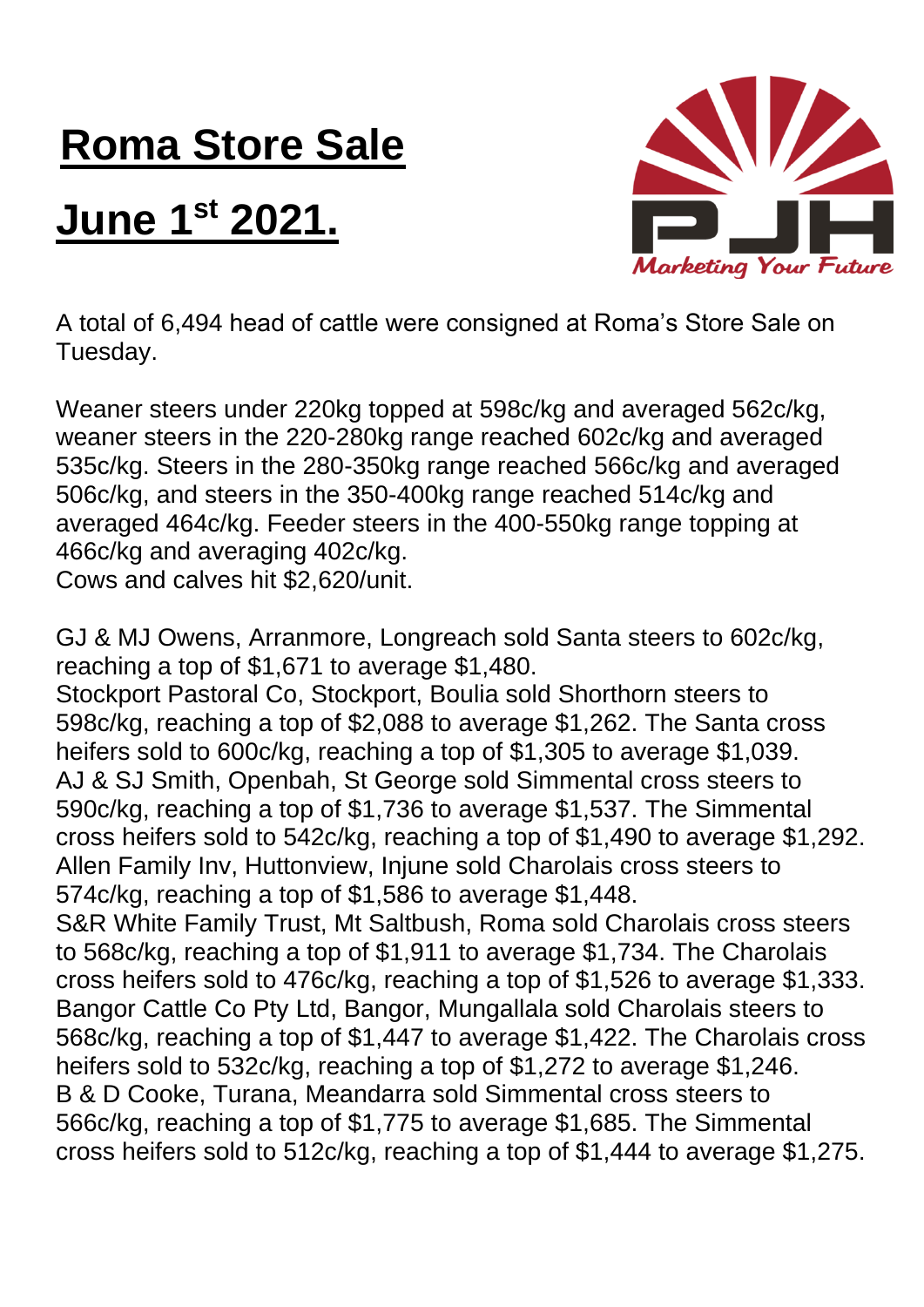Whitton Cattle Co, Myrtleville, Injune sold Charolais cross steers to 554c/kg, reaching a top of \$1,869 to average \$1,775. The Charolais cross heifers sold to 478c/kg, reaching a top of \$1,605 to average \$1,535. G & G Burey, Springhill, Amby sold Brahman steers to 552c/kg, reaching a top of \$2,010 to average \$1,546.

John Russell, Culbara, Roma sold Charolais cross steers to 551c/kg, reaching a top of \$1,864 to average \$1,726. The Charolais cross heifers sold to 470c/kg, reaching a top of \$1,535 to average \$1,401.

Lyndale Grazing 2 Pty Ltd, Lyndale, Roma sold Brahman steers to 550c/kg, reaching a top of \$1,548 to average \$1,310. The Brahman heifers sold to 414c/kg, reaching a top of \$1,193 to average \$1,034. Stinson Pastoral Co, Roma sold Angus cross steers to 518c/kg, reaching

a top of \$2,153 to average \$1,712.

K Fien, Crowman, Injune sold Charolais cross steers to 512c/kg, reaching a top of \$1,687 to average \$1,476.

RP & TM Sevil, Kenilworth, Mitchell sold Santa steers to 502c/kg, reaching a top of \$1,606 to average \$1,512.

MDW & JA Walsh, Kevington, Injune sold Angus steers to 490c/kg, reaching a top of \$1,874 to average \$1,688.

Brown & Sons, Beenfield, McKinlay sold Droughtmaster cross steers to 490c/kg, reaching a top of \$1,694 to average \$1,536. The Droughtmaster cross heifers sold to 388c/kg, reaching a top of \$1,411 to average \$1,154. JS Grazing, Longvale, Wandoan sold Charolais cross steers to 488c/kg, reaching a top of \$1,838 to average \$1,712. The Charolais cross heifers sold to 401c/kg, reaching a top of \$1,964 to average \$1,842.

Yorkaringa Family Trust, Yorkaringa, Wallumbilla sold Hereford cross steers to 470c/kg, reaching a top of \$1,947 to average \$1,825. The Hereford cross heifers sold to 424c/kg, reaching a top of \$1,780 to average \$1,575.

Frederick James Ahern, Murweh Stn, Charleville sold Cross breed steers to 466c/kg, reaching a top of \$2,269 to average \$1,706.

SJ & K Martyn, Green Ridge, Roma sold Simmental cross steers to 460c/kg, reaching a top of \$1,796 to average \$1,652. The Simmental cross heifers sold to 472c/kg, reaching a top of \$1,630 to average \$1,539. Gardiner & Son, Collaroy, Charleville sold Simmental steers to 436c/kg, reaching a top \$1,866 to average \$1,866.

Spreadborough Past Co, Finsbury Park, Roma sold Santa cross steers to 427c/kg, reaching a top of \$2,124 to average \$2,025.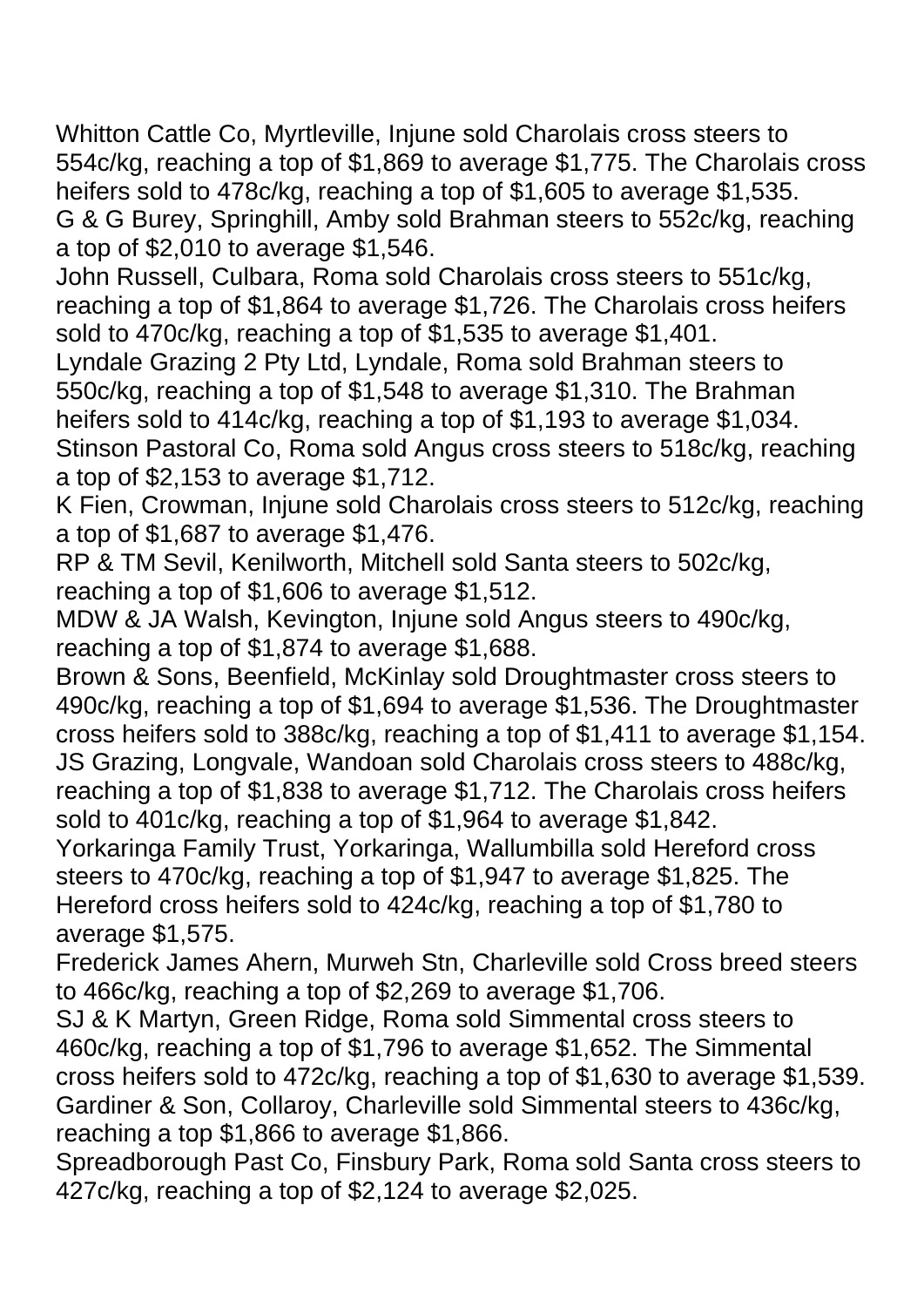GT & LJ Ward, Okoro, Injune sold Charolais cross steers to 416c/kg, reaching a top of \$1,997 to average \$1,997.

JF & ML Petrie, Roma sold Santa cross steers to 384c/kg, reaching a top of \$1,844 to average \$1,824.

Heifers under 220kg topped at 600c/kg and averaged 471c/kg, while heifers in the 220-280kg range topped at 532c/kg and averaged 440c/kg. Heifers in the 280-350kg range topped at 490c/kg, averaging 425c/kg. Heifers in the 350-450kg range topped at 456c/kg, averaging 367c/kg.

JA Henricks, Garfield, Injune sold Angus heifers to 528c/kg, reaching a top of \$1,808 to average \$1,489.

Rallen Australia P/L (Tanumbirini), Mallapunyah East, Tenant Creek sold Charbray heifers to 482c/kg, reaching a top of \$1,110 to average \$887. Werrina Grazing Co, Aubigny, Augathella sold Angus cross heifers to 368c/kg, reaching a top of \$1,859 to average \$1,604. The Angus cross cows and calves sold to \$2,620.

Cows in the 300-400kg range reached 374c/kg and averaged 246c/kg, while cows in the 400kg-500kg range reached 360c/kg and averaged 279c/kg. Cows over 500kg topped at 360c/kg, averaging 293c/kg.

PS JG DP Hague, Yallara Stn, Charleville sold Santa cows to 305c/kg, reaching a top of \$1,976 to average \$1,976.

## *NEXT STORE SALE IS 8 th JUNE PJH SELL 3 rd POSITION*